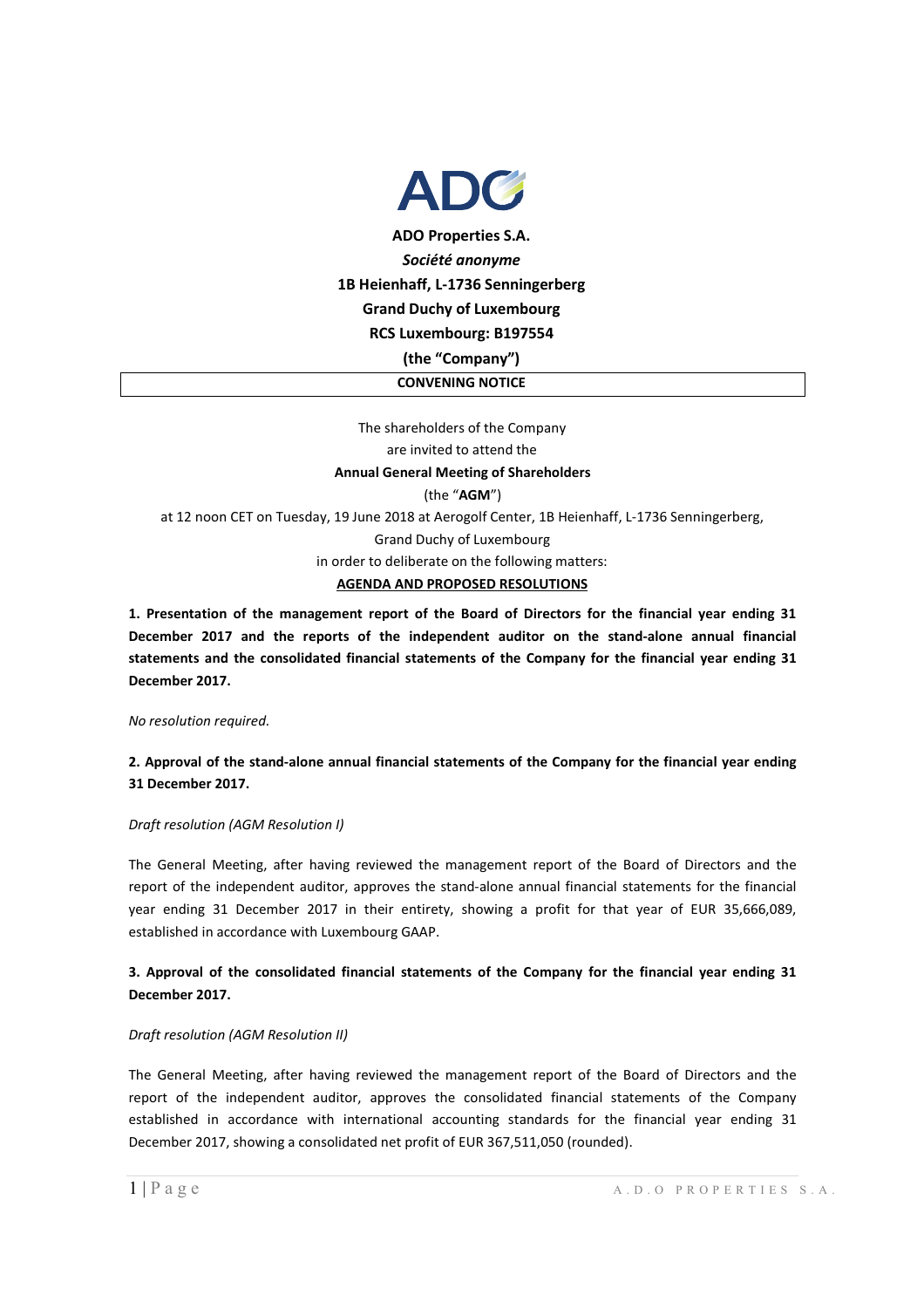### **4. Approval of the allocation of results and determination of the dividend.**

### *Draft resolution (AGM Resolution III)*

The General Meeting acknowledges that the net profit of the Company amounts to EUR 35,666,089 according to the stand-alone financial statements established in accordance with Luxembourg GAAP.

On this basis the General Meeting, upon the proposal of the Board of Directors, decides to pay out a dividend from the distributable results and to allocate the results of the Company based on the stand-alone annual financial statements of the Company for the financial year ending 31 December 2017.

Distributable profits 31 December 2017:

|                                                     | In EUR         |
|-----------------------------------------------------|----------------|
| Share Capital                                       | 54,684         |
| Profit brought forward - opening balance 01.01.2017 | 10,560,579     |
| Profit (loss) for year 2017                         | 35,666,089     |
| Closing balance as at 31.12.2017                    | 46,226,668     |
| Restricted profits:                                 |                |
| Allocation to the legal reserve                     |                |
| Net book value of formation expenses as 31.12.2017  | (10, 219, 551) |
| Distributable amount retained earnings              | 36,007,117     |
| Share premium account                               | 844,345,307    |
| Total maximum distributable amount                  | 880,352,424    |
| Total proposed dividend (0.6 EUR per share)         | (26,460,000)   |
| Distributable amount carried forward                | 853,892,424    |

The General Meeting acknowledges that the record date determining the eligibility to receive a dividend payment shall be the date of this meeting (i.e. 19 June 2018), and that the payment of dividends shall commence on 20 June 2018.

**5. Confirmation of the appointment of Mr Yuval Dagim as director of the Company by co-optation of the board of directors in place of Mr. Yaron Karisi for a period running from 22 January 2018 until the annual general meeting to take place in the year 2019.** 

#### *Draft resolution (AGM Resolution IV)*

The General Meeting ratifies and confirms the appointment of Mr Yuval Dagim as director of the Company by co-optation by circular resolution of the board of directors adopted on 22 January 2018 following the resignation of Mr Yaron Karisi, as director of the Company. The appointment is confirmed to run from 22 January 2018 until the annual general meeting to take place in the year 2019.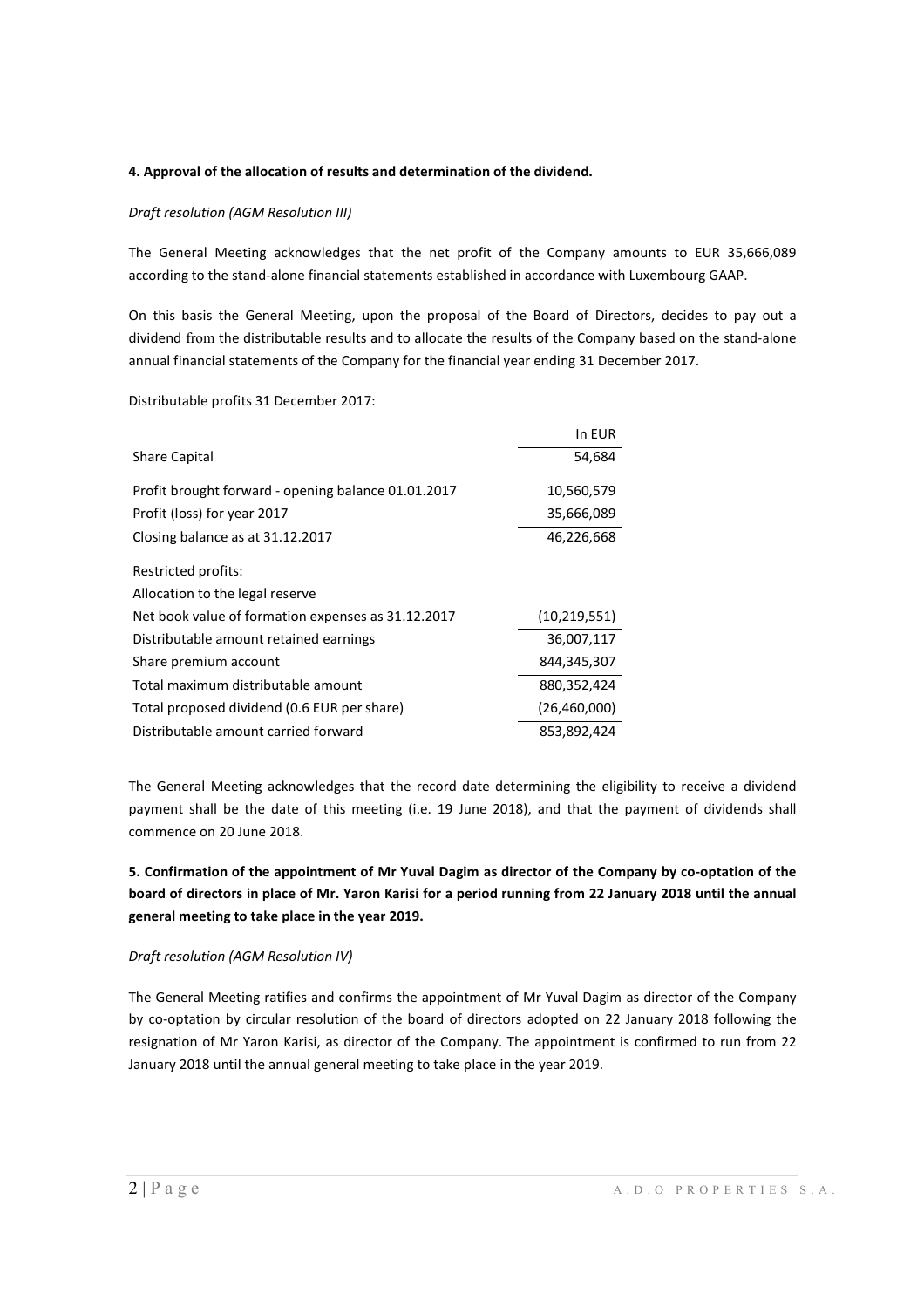# **6. Approval of the discharge of all directors having held office during the financial year ending 31 December 2017**

### *Draft resolution (AGM Resolution V)*

The General Meeting decides to grant discharge to all directors having held office during the financial year ending 31 December 2017.

# **7. Approval of the re-appointment of KPMG Luxembourg as independent auditor of the Company until the annual general meeting to take place in 2019.**

## *Draft resolution (AGM Resolution VI)*

The General Meeting decides to approve the re-appointment of KPMG Luxembourg, *société cooperative,* with registered office at 39, avenue John F. Kennedy, L-1855 Luxembourg as independent auditor of the Company until the annual general meeting to take place in 2019.

\*\*\*\*\*

## **I AVAILABLE INFORMATION AND DOCUMENTATION**

The following information is available on the Company's website http://www.ado.properties/ and at the Company's registered office in Luxembourg as from the date of publication of the convening notice in the Luxembourg Official Gazette (*Receuil Electronique des Sociétés et Associations*) and in the Luxembourg newspaper WORT:-

- this convening notice for the AGM
- the total number of shares and voting rights at the date of the convening notice
- the full text of any document to be made available by the Company at the AGM
- the draft resolutions in relation to each of the above agenda points to be adopted at the AGM, or where no resolution is proposed to be adopted, a comment from the board of directors; and
- the proxy and voting form to be used if voting by proxy or by correspondence (the "**Proxy and Voting Form**")

Shareholders may obtain a copy of the full text of any document to be made available by the Company at the AGM and draft resolutions proposed to be adopted by the AGM upon request by mail, fax or email to BNP Paribas Securities Services, Luxembourg Branch, in its capacity as mandated agent of the Company ("**BNP Paribas**").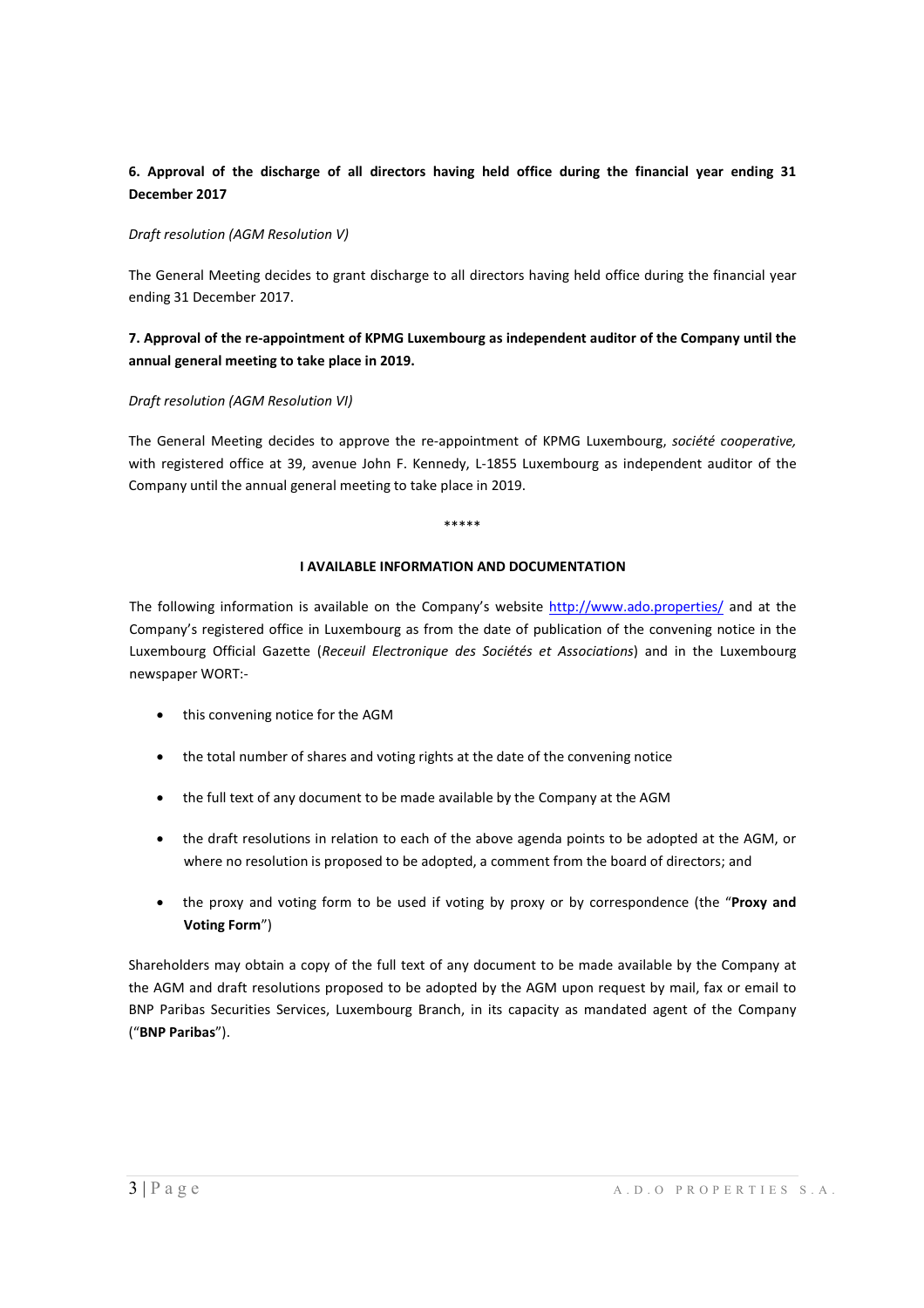## **II QUORUM AND VOTING**

The AGM will validly deliberate on all resolutions on the agenda regardless of the number of shareholders present and of the number of shares represented, and the resolutions relating to these agenda items will be adopted by a simple majority of the votes validly cast by shareholders present or represented. Each share is entitled to one vote.

# **III RIGHT OF SHAREHOLDERS TO ADD ITEMS TO THE AGENDA OR TO TABLE ALTERNATIVE RESOLUTIONS**

Shareholders holding individually or collectively at least 5% of the issued share capital of the Company have the right (a) to add new items on the agenda of the AGM and/or (b) to table draft resolutions regarding items included or to be included in the agenda of the AGM.

Such requests must be in writing and sent to BNP Paribas by post or fax (see contact details in Section VI below) or by email to lux.ostdomiciliees@bnpparibas.com. They must be accompanied by a justification or a draft resolution to be adopted at the AGM. They must also indicate the postal or electronic address at which the Company or BNP Paribas (as the Company's agent) may acknowledge receipt of these requests.

Any such request and accompanying documents from shareholders must be received by BNP Paribas, not later than the  $22^{nd}$  day before the AGM (i.e. not later than 28 May 2018).

The Company or BNP Paribas as the Company's agent, shall acknowledge receipt of any such requests within 48 hours of receipt.

The Company shall publish a revised agenda at the latest on the  $15<sup>th</sup>$  day before the AGM (i.e. 4 June 2018).

# **IV RIGHT TO ASK QUESTIONS**

Every shareholder has the right to ask questions concerning items on the agenda of the AGM during the AGM. The Company will respond to such questions on a best efforts basis subject to the measures which it may take to ensure the identification of shareholders, the good order of the AGM and its preparation and the protection of confidentiality and the Company's business interests. The Company may, at its discretion, reply to such questions either globally or individually, during the AGM.

# **V PARTICIPATION TO THE AGM**

The rights of shareholders to participate to the AGM and exercise voting rights are subject to such shareholders being shareholders of the Company at midnight (24:00) Luxembourg time on 5 June 2018 (the "**Record Date**", i.e. the day falling fourteen (14) days before the date of the AGM).

# **In order to participate to the AGM, a shareholder must:-**

**(i) indicate his/her/its intention to participate** at the latest **by 23:59 CET on 5 June 2018, the Record Date**. This confirmation of participation may be given in writing (by post or fax (see contact details in Section VI below) or by email to lux.ostdomiciliees@bnpparibas.com) by a shareholder directly or someone on its behalf to BNP Paribas;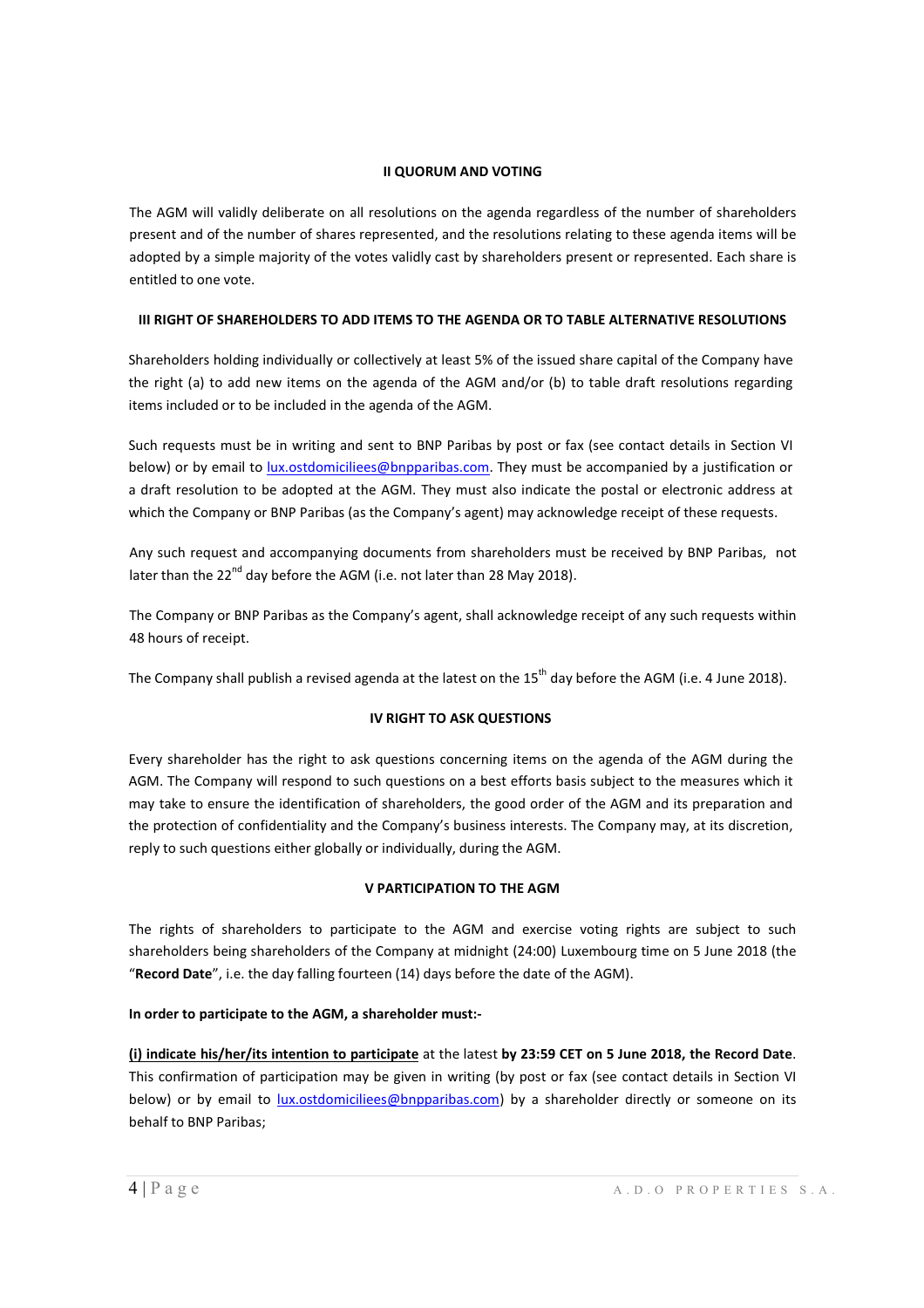**(ii) procure that a Shareholding Confirmation Certificate is received by BNP Paribas** at the latest **by noon (12:00 noon CET) on 17 June 2018.** This **"Shareholding Confirmation Certificate**" must indicate the shareholder's name and the number of Company shares held at midnight, (24:00) Luxembourg time on the Record Date. The Shareholding Confirmation Certificate shall be issued by the bank, the professional securities' depositary or the financial institution where the shares are on deposit. A template form can be downloaded from the Company's website at http://www.ado.properties/, and

#### **(iii) depending on whether the shareholder wishes to participate to the AGM:-**

- **1. by attendance in person,** he/she/it must simply attend the AGM and identify himself/herself with a valid identification card (noting that the Shareholding Confirmation Certificate must already have been sent to BNP Paribas at the latest by noon (12:00 noon CET) on 17 June 2018); **or**
- 2. **by appointing a proxy of his/her/its choice to exercise his/her/is voting rights,** he/she/it must complete and sign the Proxy and Voting Form, **excluding** section 2, 3 and 4 and return that form to BNP Paribas at the latest by noon (12:00 noon CET) on 17 June 2018 (together with the Shareholding Confirmation Certificate mentioned above); **or**
- 3. **appointing a proxy nominated by the Company to execute voting rights according to explicit instructions,** he/she/it must complete and sign the Proxy and Voting Form, **excluding** section 1 and 3 and return that form to BNP Paribas at the latest by noon (12:00 noon CET) on 17 June 2018 (together with the Shareholding Confirmation Certificate mentioned above);
- **4. by voting by correspondence,** he/she/it must complete and sign the Proxy and Voting Form, **excluding** section 1 and 2 and return that form to BNP Paribas at the latest by noon (12:00 noon CET) on 17 June 2018 (together with the Shareholding Confirmation Certificate mentioned above);

The Proxy and Voting Form or downloaded from the Company's website at http://www.ado.properties/

Persons designated as proxyholder in accordance with section 1 of the Proxy and Voting Form must provide proof of their identity in form of a valid passport or identity card at the AGM.

#### **VI CONTACT DETAILS OF BNP PARIBAS**

The contact details of the agent duly mandated by the Company to receive confirmation of participation to the AGM and to receive the Shareholding Confirmation Certificate, the Proxy and Voting Form, proposals of additional agenda items and proposed resolutions pursuant to this convening notice are as follows:-

#### **BNP Paribas Securities Services, Luxembourg Branch**

Corporate Trust Services

60, avenue J.F. Kennedy, L-1855 Luxembourg, Grand Duchy of Luxembourg

Postal address:- L-2085 Luxembourg, Grand Duchy of Luxembourg